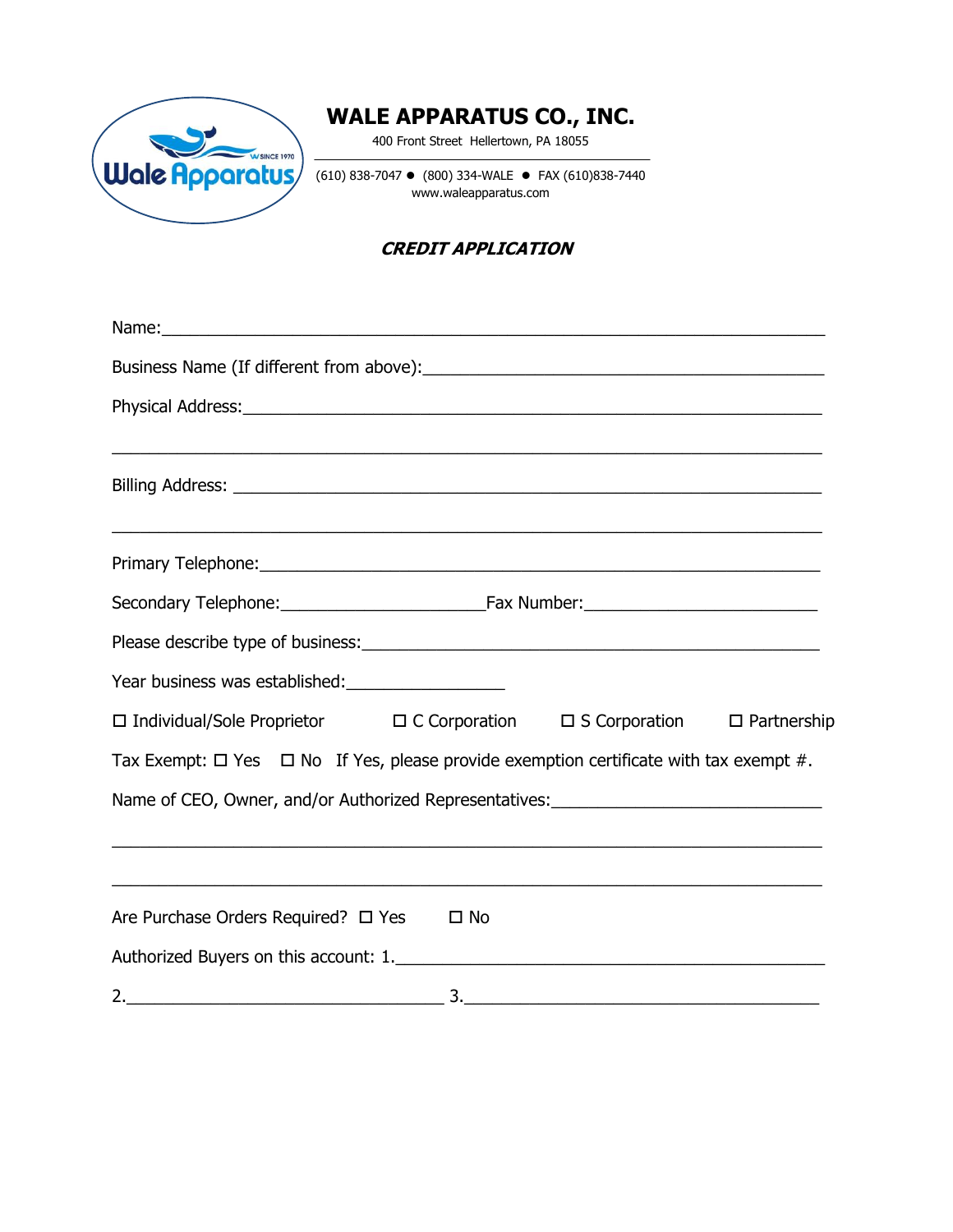| Accounts Payable contact name:        |      |  |
|---------------------------------------|------|--|
| Accounts Payable telephone:           | Fax: |  |
| Accounts Payable email address:       |      |  |
| Preferred method of invoice delivery: |      |  |

Wale Apparatus Co., Inc. credit terms are Net 30 days. As part of the credit granting process, you are obligated to pay your invoice in full within 30 days from invoice date. A late fee shall be imposed upon any past due account, computed at the rate of 1.5% per month of the outstanding balance existing in excess of 30 days. You will be required to pay any collection and/or court costs associated with your account. A \$35 fee shall be applied to your account for any returned check.

Wale Apparatus Co. must be advised immediately of any material change in the business status of your organization; such as a change in ownership, the filing of bankruptcy, sale of assets, etc.; which change might materially alter the financial composition of your organization. Wale Apparatus Co. may at any time, limit, alter, or reduce the amount of credit extended to any extension of credit for any reason, and without notice. Nothing in this application should be construed as a binding contract precluding Wale from exercising this option. The initial credit approval may take from 3 to 10 business days. Failure to complete this contract in full will cause your approval to be delayed.

By signing below, the party understands and accepts the above terms set forth in this contract and attests financial responsibility. The party also certifies that the above information as well as that given on the rest of this credit application is for the purpose of obtaining credit and is warranted to be true.

Signature of Authorized Representative:  $\Box$ 

Name & Title (please print): Name & Title (please print):